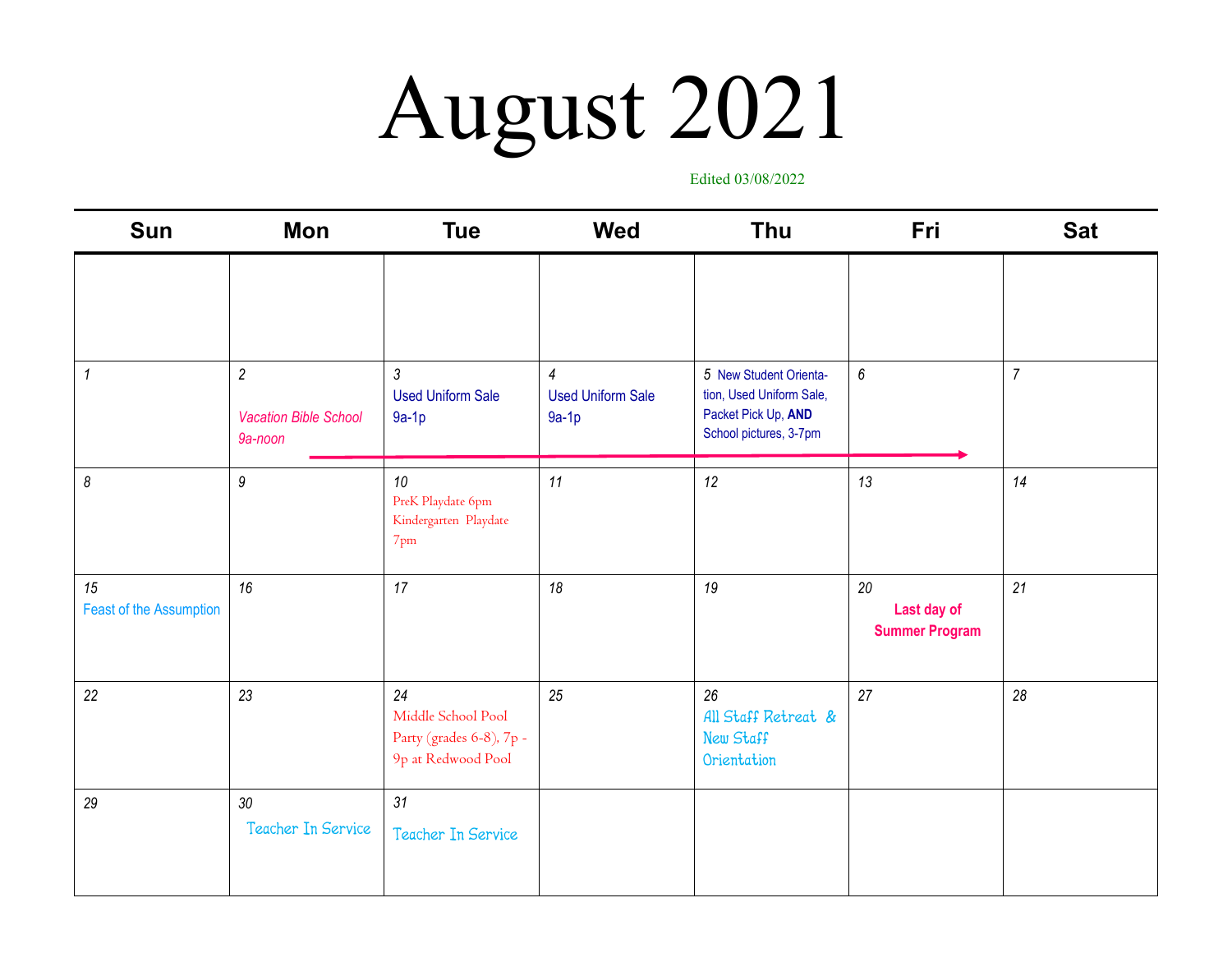### September 2021

| <b>Sun</b> | Mon                                                                  | <b>Tue</b>                                            | <b>Wed</b>                                                                   | <b>Thu</b>                                                                                                                              | Fri                            | <b>Sat</b>     |
|------------|----------------------------------------------------------------------|-------------------------------------------------------|------------------------------------------------------------------------------|-----------------------------------------------------------------------------------------------------------------------------------------|--------------------------------|----------------|
|            |                                                                      |                                                       | Teacher In Service<br>Welcome Back Night<br>$3 - 7$ PM                       | $\overline{c}$                                                                                                                          | $\mathfrak{Z}$                 | $\overline{4}$ |
| $\sqrt{5}$ | 6<br><b>LABOR DAY!</b><br><b>No School!</b>                          | $\overline{7}$<br>School starts!!!<br>Non-busing day! | 8<br>Faculty Meeting, 3:20PM<br>196 schools start &<br>school bussing starts | $\boldsymbol{9}$                                                                                                                        | 10                             | 11             |
| 12         | 13 Mom's in Prayer,<br>$8:20AM$ in Room $115$<br>Convocation, 8:15AM | 14                                                    | 15<br>Faculty Meeting, 3:20PM                                                | 16 Opening of School Mass,<br>8:30AM (grade 8 planning)<br><b>REQUIRED: Parent</b><br><b>Information Night,</b><br>7:00PM in the church | 17<br><b>School Pride Day!</b> | 18             |
| 19         | 20<br>Mom's in Prayer,<br>8:20AM in Room 115<br>Convocation, 8:15AM  | 21<br><b>HSA</b> Meeting                              | 22<br>Faculty Meeting, 3:20PM                                                | 23<br>All School Mass,<br>8:30AM (grade 7 planning)                                                                                     | 24                             | 25             |
| 26         | 27<br>Mom's in Prayer,<br>8:20AM in Room 115<br>Convocation, 8:15AM  | 28                                                    | 29<br>Faculty Meeting, 3:20PM                                                | 30 All School Mass,<br>8:30AM (grade 6 planning)<br>6:30PM School Advisory<br><b>Council Meeting</b>                                    |                                |                |
|            |                                                                      |                                                       |                                                                              |                                                                                                                                         |                                |                |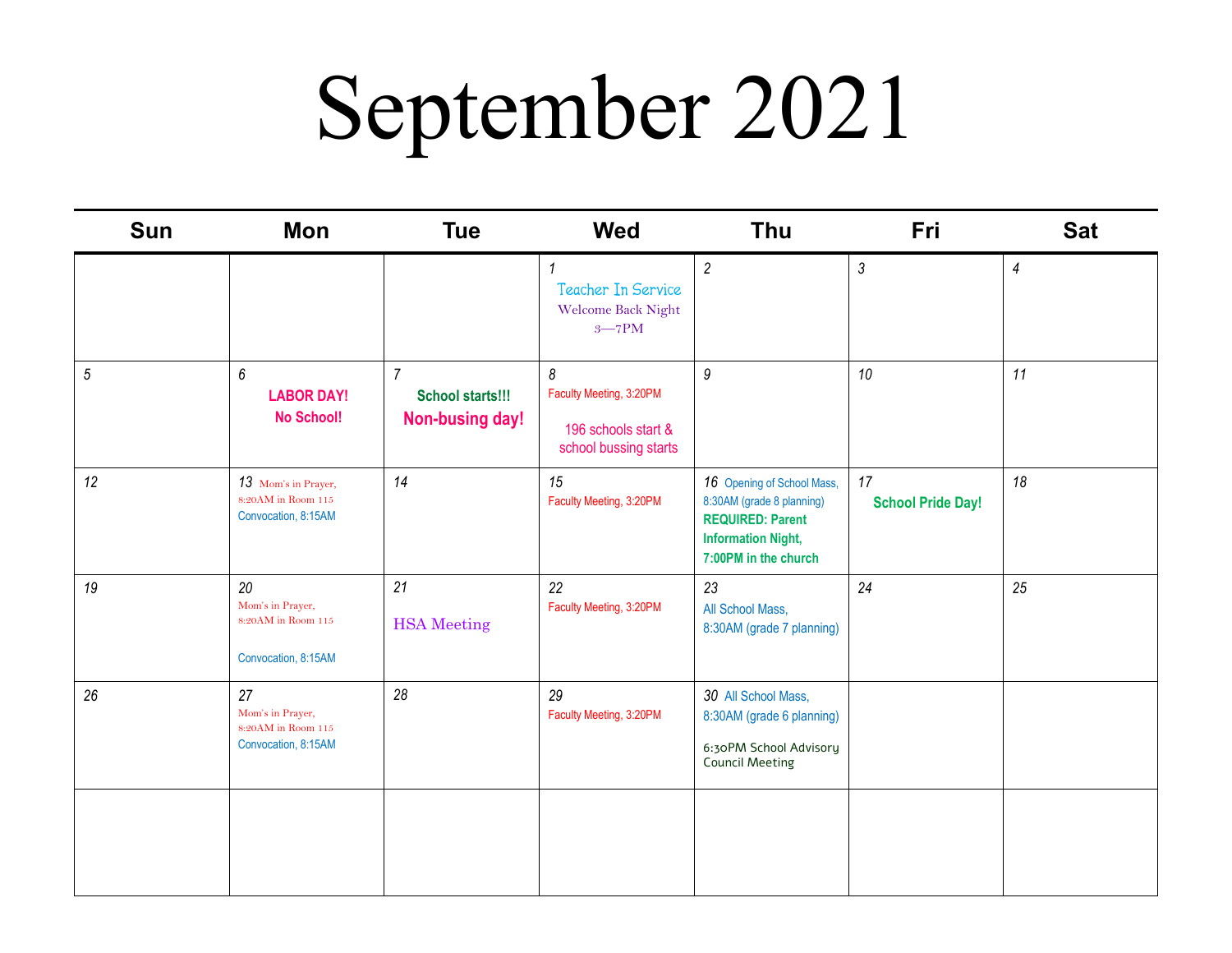#### October 2021

| <b>Sun</b>      | Mon                                                                             | <b>Tue</b>     | <b>Wed</b>                                       | <b>Thu</b>                                                                                           | Fri                                                                       | <b>Sat</b>                                                 |
|-----------------|---------------------------------------------------------------------------------|----------------|--------------------------------------------------|------------------------------------------------------------------------------------------------------|---------------------------------------------------------------------------|------------------------------------------------------------|
|                 |                                                                                 |                |                                                  |                                                                                                      | 1 School Pride Day!<br><b>St. Joseph Church</b><br>HarvestFest!           | $\overline{c}$<br><b>St. Joseph Church</b><br>HarvestFest! |
| $\mathfrak{Z}$  | $\overline{4}$<br>Mom's in Prayer,<br>8:20AM in Room 115<br>Convocation, 8:15AM | $\overline{5}$ | 6<br>Faculty Meeting, 3:20PM                     | $\overline{7}$<br>All School Mass,<br>8:30AM (grade 5 planning)                                      | 8<br>Non-busing day!<br><b>Rosemount FD</b><br>visits PK-5                | 9                                                          |
| 10              | 11<br>Mom's in Prayer,<br>8:20AM in Room 115<br>Convocation, 8:15AM             | 12             | 13<br>Picture Retakes<br>Faculty Meeting, 3:20PM | 14<br>All School Mass,<br>8:30AM (grade 4 planning)                                                  | 15 School Pride Day!<br>Fall Family Fun<br>Night!                         | 16                                                         |
| 17              | 18 Mom's in Prayer,<br>$8:20AM$ in Room $115$<br>Convocation, 8:15AM            | 19             | 20<br>Faculty Meeting, 3:20PM                    | 21<br><b>MEA Break!</b><br><b>No School!</b><br><b>PreK/ESC Childcare</b>                            | 22<br><b>MEA Break!</b><br><b>No School!</b><br><b>PreK/ESC Childcare</b> | 23                                                         |
| 24              | 25 Mom's in Prayer,<br>$8:20AM$ in Room $115$<br>Convocation, 8:15AM            | 26             | 27<br>Faculty Meeting, 3:20PM                    | 28 All School Mass,<br>8:30AM (grade 3 planning)<br>6:30PM School Advisory<br><b>Council Meeting</b> | 29                                                                        | $30\,$                                                     |
| 31<br>Halloween |                                                                                 |                |                                                  |                                                                                                      |                                                                           |                                                            |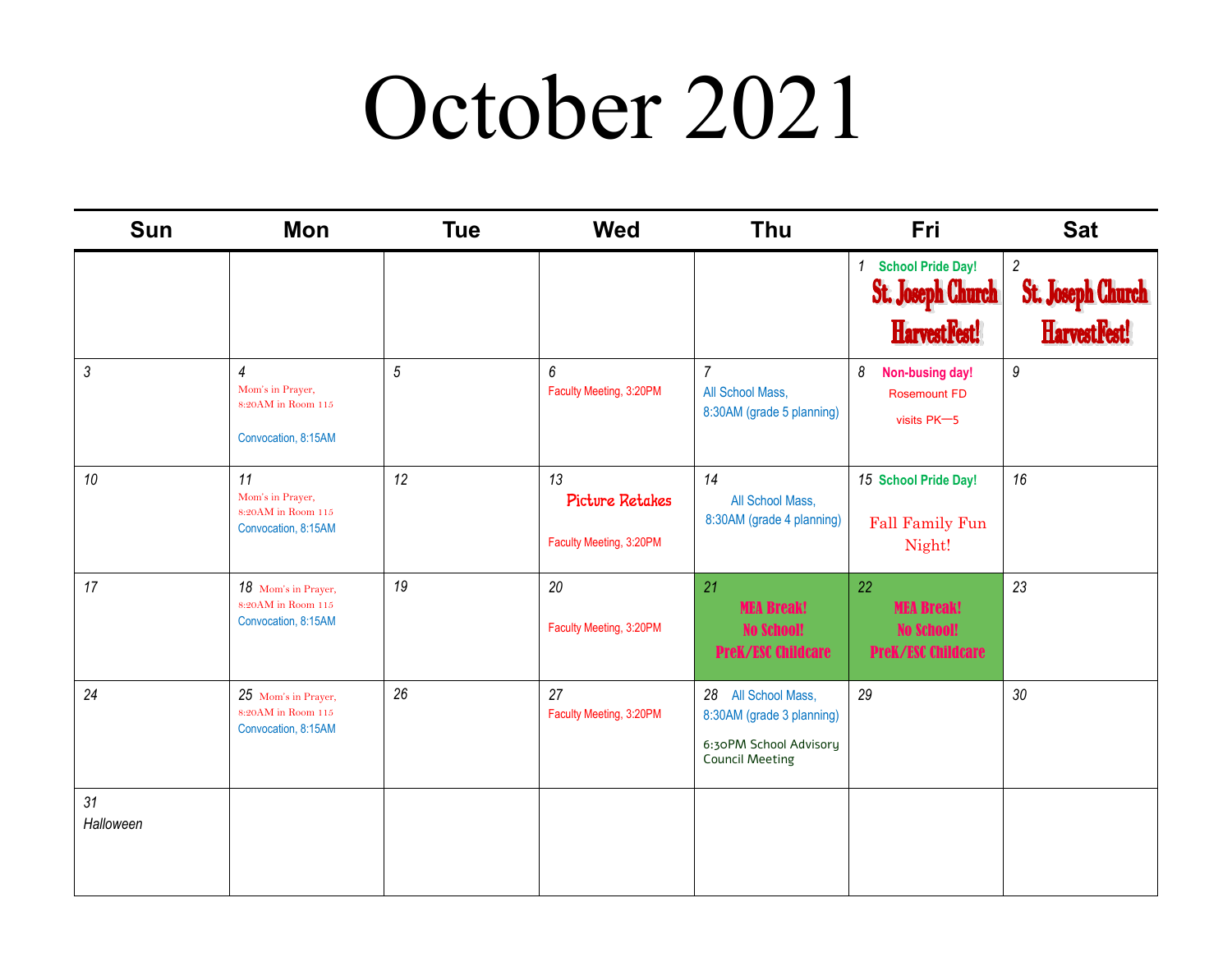### November 2021

| <b>Sun</b>                           | Mon                                                                                                                  | <b>Tue</b>                                                       | <b>Wed</b>                                                                                                                               | <b>Thu</b>                                                                                                                  | <b>Fri</b>                                                              | <b>Sat</b>                                                  |
|--------------------------------------|----------------------------------------------------------------------------------------------------------------------|------------------------------------------------------------------|------------------------------------------------------------------------------------------------------------------------------------------|-----------------------------------------------------------------------------------------------------------------------------|-------------------------------------------------------------------------|-------------------------------------------------------------|
|                                      |                                                                                                                      |                                                                  |                                                                                                                                          |                                                                                                                             |                                                                         |                                                             |
|                                      | 1 Mom's in Prayer,<br>8:20AM in Room 115<br>Convocation, 8:15AM<br>PK-8 Parent<br><b>Thacher Conferences</b>         | $\overline{c}$<br><b>PK-8 Parent</b><br><b>Theoher Conferent</b> | $\mathfrak{Z}$                                                                                                                           | $\overline{4}$<br><b>No School!</b><br>PreK/ESC Childcare                                                                   | $\sqrt{5}$<br><b>No School!</b><br>PreK/ESC Childcare                   | 6                                                           |
| $\overline{7}$                       | 8 Mom's in Prayer,<br>8:20AM in Room 115<br>Convocation, 8:15AM                                                      | $\boldsymbol{9}$                                                 | 10<br>Faculty Meeting, 3:20PM                                                                                                            | 11 All School Mass,<br>8:30AM (grade 2 planning)                                                                            | 12<br><b>School Pride Day!</b>                                          | 13                                                          |
| 14                                   | 15 Mom's in Prayer,<br>8:20AM in Room 115<br>Convocation, 8:15AM                                                     | 16<br><b>HSA</b> Meeting                                         | 17<br>Faculty Meeting, 3:20PM                                                                                                            | 18 Give to the Max Day!<br>All School Mass, 8:30AM<br>(grade 1 planning)<br>6:30PM PreK/Kindergarten<br>Info Night-Room 101 | 19<br><b>School Pride Day!</b>                                          | 20<br>Rosemount Tree Lighting<br>Steeple Center, grades K-4 |
| 21                                   | 22<br>Mom's in Prayer,<br>8:20AM in Room 115<br>Convocation, 8:15AM                                                  | 23                                                               | 24 1/2 day of school!<br><b>Dismissal at 11:30AM</b><br>All School Mass, 8:30AM<br>(grade K-S planning)<br><b>No PM ESC or preschool</b> | 25<br><b>No School!</b><br><b>Thanksgiving</b><br><b>No Prek or ESC</b>                                                     | 26<br><b>No School!</b><br><b>Thanksgiving</b><br><b>No PreK or ESC</b> | 27                                                          |
| 28<br><b>Advent</b><br><b>Begins</b> | 29 Mom's in Prayer,<br>8:20AM in Room 115<br>Convocation, 8:15AM<br>6:30PM School Advisory<br><b>Council Meeting</b> | $30\,$                                                           |                                                                                                                                          |                                                                                                                             |                                                                         |                                                             |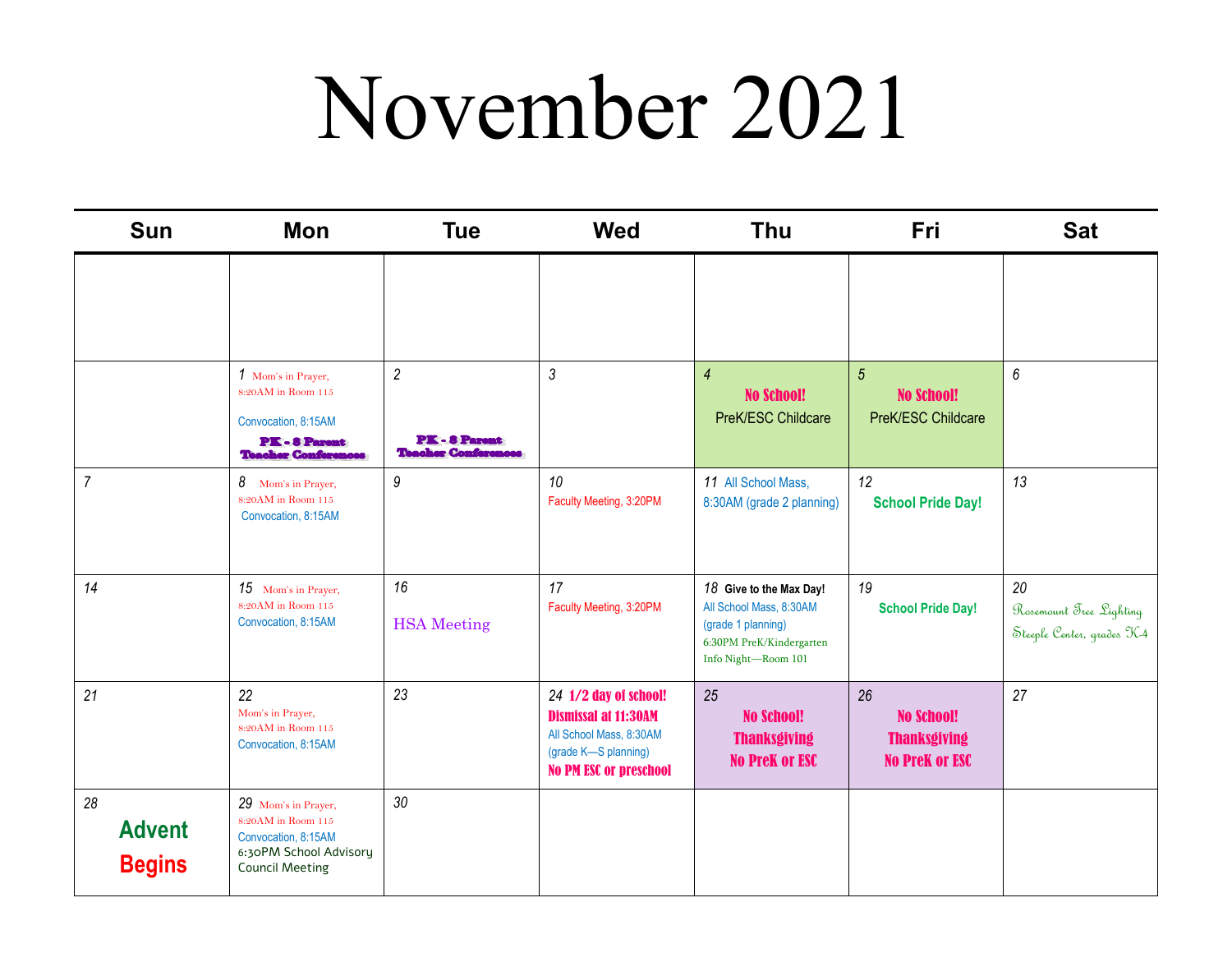#### December 2021

| <b>Sun</b> | Mon                                                                                                                       | <b>Tue</b>                                      | <b>Wed</b>                                                                                                   | <b>Thu</b>                                                                                                | Fri                                                                                     | <b>Sat</b>     |
|------------|---------------------------------------------------------------------------------------------------------------------------|-------------------------------------------------|--------------------------------------------------------------------------------------------------------------|-----------------------------------------------------------------------------------------------------------|-----------------------------------------------------------------------------------------|----------------|
|            |                                                                                                                           |                                                 |                                                                                                              |                                                                                                           |                                                                                         |                |
|            |                                                                                                                           |                                                 | Faculty Meeting, 3:20PM                                                                                      | 2 All School Mass,<br>8:30AM (grade 8 planning)<br>Trimester 1 ends                                       | $\mathfrak{Z}$<br><b>No School!</b><br><b>Teacher Workshop</b><br><b>No PreK or ESC</b> | $\overline{4}$ |
| 5          | 6<br>Mom's in Prayer,<br>8:20AM in Room 115<br>Convocation, 8:15AM                                                        | $\overline{7}$<br><b>Picture Retake</b><br>Day! | 8<br><b>Immaculate Conception</b><br>All School Mass.8:30AM<br>(grade 7 planning)<br>Faculty Meeting, 3:20PM | 9<br>6:30PM School Advisory<br><b>Council Meeting</b>                                                     | 10<br>"Keep Christ in Christmas"<br>posters are due!                                    | 11             |
| 12         | 13<br>Mom's in Prayer,<br>8:20AM in Room 115<br>Convocation, 8:15AM<br>Report cards issued,<br>grades K-8 for Trimester 1 | 14                                              | 15<br>Faculty Meeting, 3:20PM                                                                                | 16 All School Mass.<br>8:30AM (grade 6 planning)<br>Christmas Program grades<br>Pk-4, 1pm & 7pm in church | 17<br><b>School Pride Day!</b><br>Last day of school before<br>break!                   | 18             |
| 19         | 20                                                                                                                        | 21                                              | 22                                                                                                           | 23<br><b>Christmas Break</b>                                                                              | 24                                                                                      | 25             |
| 26         |                                                                                                                           |                                                 |                                                                                                              |                                                                                                           |                                                                                         |                |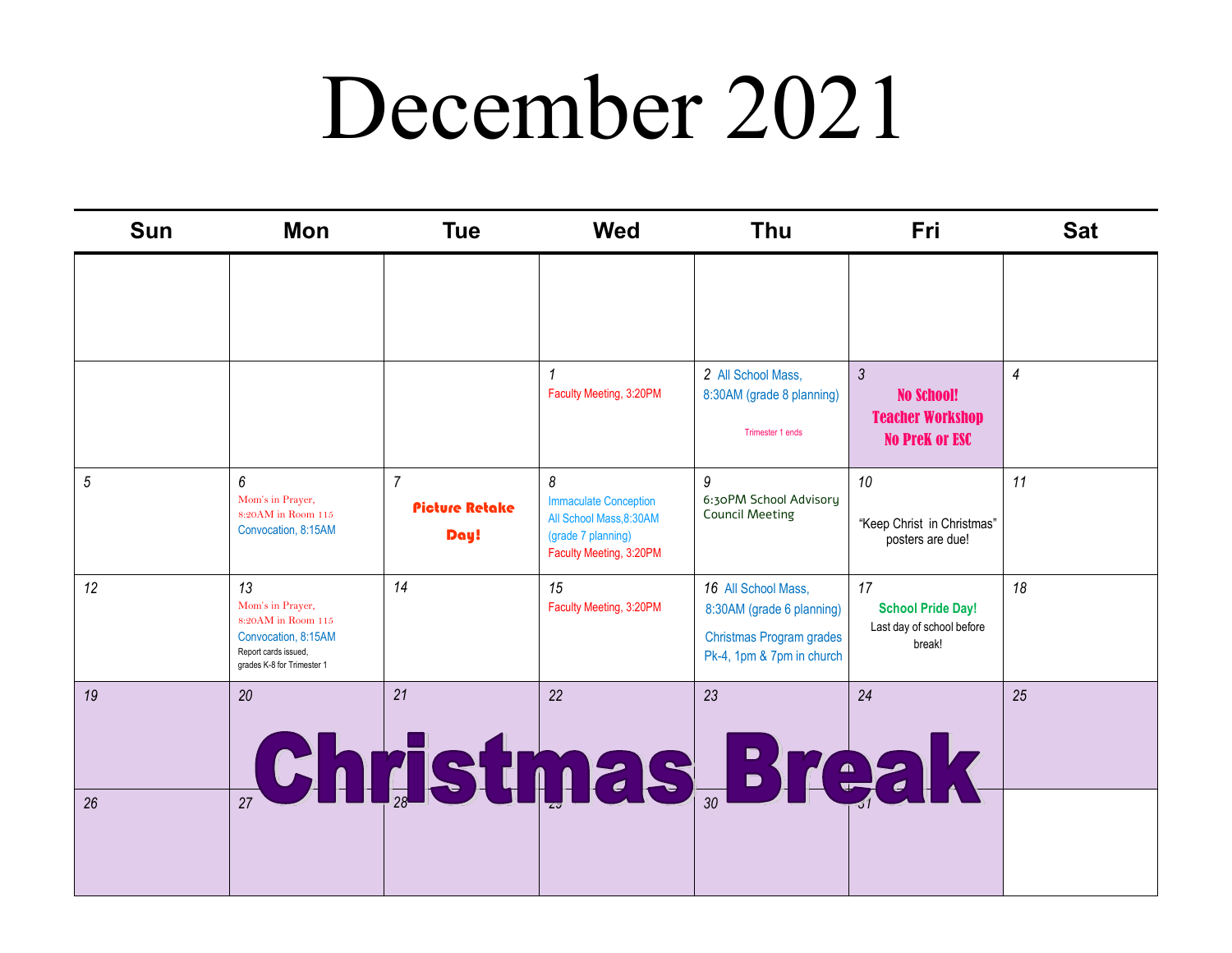# January 2022

| <b>Sun</b>                                                                                 | Mon                                                                                                      | <b>Tue</b>               | <b>Wed</b>                                                                                    | <b>Thu</b>                                                                                                   | <b>Fri</b>                                                                                 | <b>Sat</b>   |
|--------------------------------------------------------------------------------------------|----------------------------------------------------------------------------------------------------------|--------------------------|-----------------------------------------------------------------------------------------------|--------------------------------------------------------------------------------------------------------------|--------------------------------------------------------------------------------------------|--------------|
|                                                                                            |                                                                                                          |                          |                                                                                               |                                                                                                              |                                                                                            | $\mathbf{1}$ |
| $\overline{2}$                                                                             | 3<br><b>School resumes!</b><br>Convocation, 8:15AM                                                       | $\overline{4}$           | 5<br>Faculty Meeting, 3:20PM                                                                  | 6<br>All School Mass,<br>8:30AM (grade 5 planning)                                                           | $\overline{7}$<br><b>School Pride Day!</b>                                                 | 8            |
| $\boldsymbol{9}$                                                                           | 10<br>Mom's in Prayer,<br>8:20AM in Room 115<br>Convocation, 8:15AM                                      | 11                       | 12 Restaurant Community Day at<br>Red Savoy Pizza in Apple Valley!<br>Faculty Meeting, 3:20PM | 13 All School Mass,<br>8:30AM (grade 4 planning)<br>6:30PM School Advisory<br><b>Council Meeting</b>         | 14 All School Living<br>Rosary, 9:30AM<br><b>Catholic Schools</b><br><b>Raffle begins!</b> | 15           |
| 16                                                                                         | <b>No School!</b><br>17<br><b>Martin Luther King Jr.</b><br><b>Birthday</b><br><b>PreK/ESC Childcare</b> | 18<br><b>HSA</b> Meeting | 19<br>Faculty Meeting, 3:20PM                                                                 | 20 All School Mass.<br>8:30AM (grade 3 planning)                                                             | 21<br><b>Non-busing day</b><br><b>School Pride Day!</b>                                    | 22           |
| 23                                                                                         | 24 Mom's in Prayer,<br>8:20AM in Room 115<br>Convocation, 8:15AM                                         | 25                       | 26<br>Faculty Meeting, 3:20PM                                                                 | 27<br>All School Mass,<br>8:30AM (grade 2 planning)<br>6:30PM Middle School Preview<br>Night, 6th grade room | 28                                                                                         | 29           |
| 30 CSW begins!<br>Registration 2022-2023<br>begins!<br>Achievement Fair and Open<br>House! | 31 Mom's in Prayer,<br>8:20AM in Room 115<br>Day of Prayer<br>Convocation, 8:15AM                        |                          |                                                                                               |                                                                                                              |                                                                                            |              |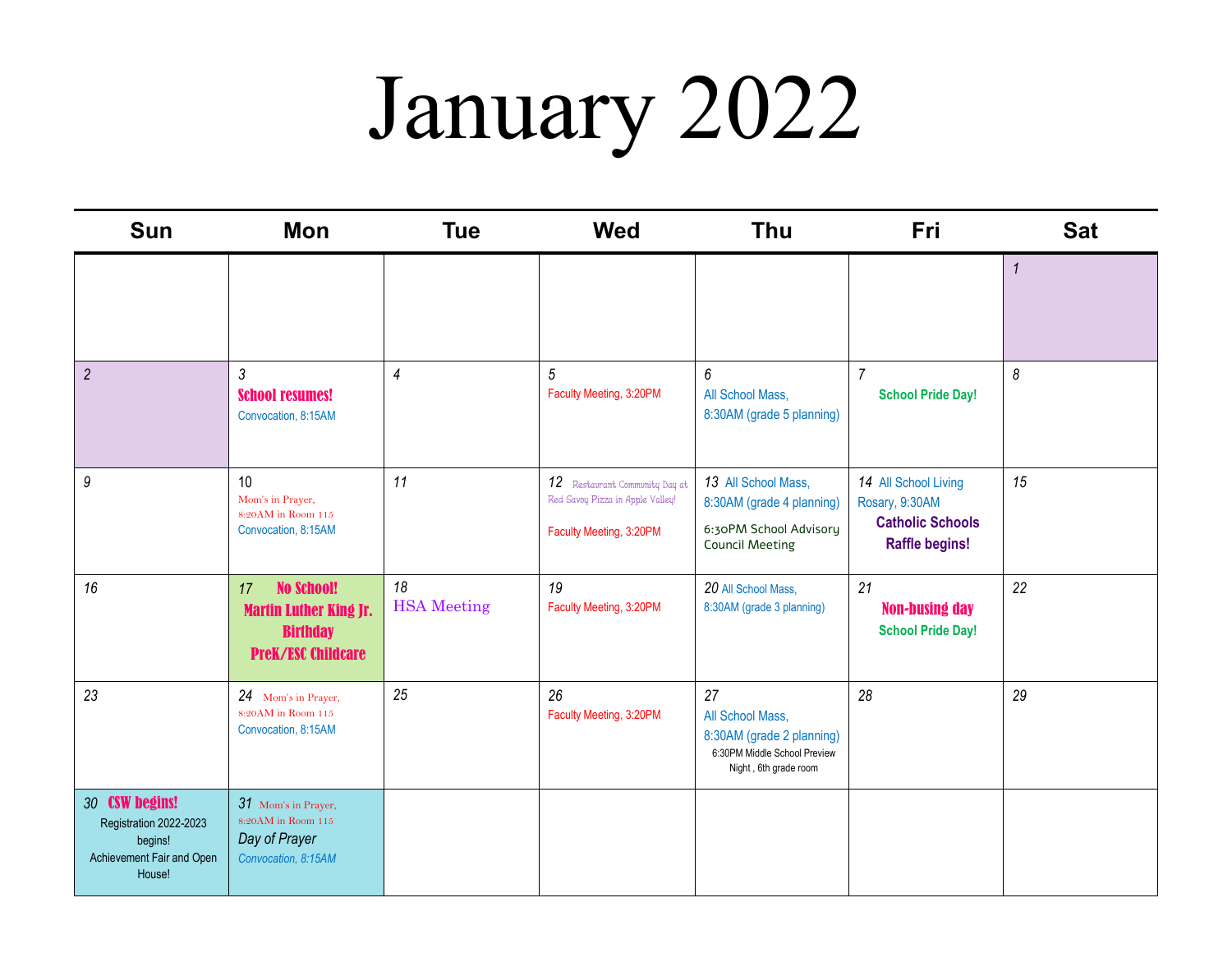# February 2022

| <b>Sun</b>                                    | Mon                                                                                                           | <b>Tue</b>                                            | <b>Wed</b>                                                                                                              | <b>Thu</b>                                                                                                                    | <b>Fri</b>                                                    | <b>Sat</b> |
|-----------------------------------------------|---------------------------------------------------------------------------------------------------------------|-------------------------------------------------------|-------------------------------------------------------------------------------------------------------------------------|-------------------------------------------------------------------------------------------------------------------------------|---------------------------------------------------------------|------------|
|                                               |                                                                                                               | 1 Staff Appreciation Day                              | 2 Day of Service<br>Faculty Meeting, 3:20PM<br><b>Catholic Schools</b>                                                  | $\mathfrak{Z}$<br>Family-Volunteer<br><b>Appreciation Day</b><br>All School Mass,<br>8:30AM (grade 1 planning)<br><b>Week</b> | 4 Student Appreciation Day<br><b>School Pride Day!</b>        | $\sqrt{5}$ |
| $\boldsymbol{6}$<br>Virtual Achievement Fair! | 7 Mom's in Prayer,<br>8:20AM in Room 115<br>Convocation, 8:15AM<br>4 - 8 Parent<br><b>Teacher Conferences</b> | 8<br><b>PK-8 Parent</b><br><b>Teacher Conferences</b> | 9<br>In School Registrations due for<br>2022-2023 for current families<br><b>5TH AND GTH GRADE</b><br><b>TO BIZTOWN</b> | 10<br><b>No School!</b><br><b>PreK/ESC Childcare</b>                                                                          | 11<br><b>No School!</b><br><b>PreK/ESC Childcare</b>          | 12         |
| 13                                            | 14<br>Mom's in Prayer,<br>8:20AM in Room 115<br>Convocation, 8:15AM                                           | 15                                                    | 16<br>Faculty Meeting, 3:20PM                                                                                           | 17<br>All School Mass,<br>8:30AM (grade K planning)                                                                           | 18<br><b>School Pride Day!</b>                                | 19         |
| 20                                            | 21<br><b>President's Day!</b><br><b>No School!</b><br><b>PreK/ESC Childcare</b>                               | 22                                                    | 23<br>Faculty Meeting, 3:20PM                                                                                           | 24 All School Mass,<br>8:30AM (grade 8 planning)<br>6:30PM School Advisory<br><b>Council Meeting</b>                          | 25<br>Long Lake forms &<br>deposit due for 7th & 8th<br>grade | 26         |
| 27                                            | 28<br>Mom's in Prayer,<br>8:20AM in Room 115<br>Convocation, 8:15AM                                           |                                                       |                                                                                                                         |                                                                                                                               |                                                               |            |
|                                               |                                                                                                               |                                                       |                                                                                                                         |                                                                                                                               |                                                               |            |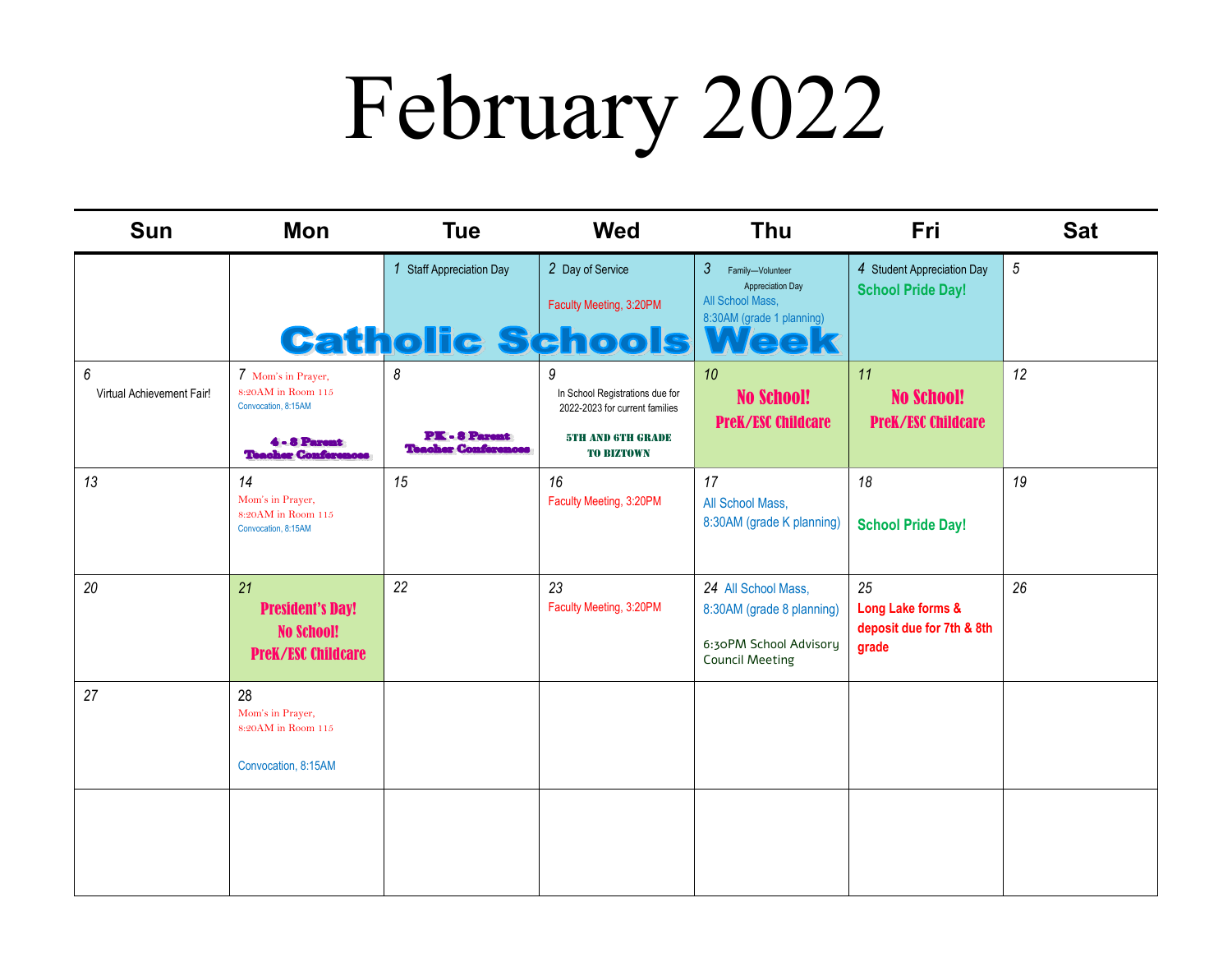### March 2022

| <b>Sun</b> | <b>Mon</b>                                                                                                                                            | <b>Tue</b> | <b>Wed</b>                                                                                      | <b>Thu</b>                                                                                                                       | <b>Fri</b>                                                           | <b>Sat</b>     |
|------------|-------------------------------------------------------------------------------------------------------------------------------------------------------|------------|-------------------------------------------------------------------------------------------------|----------------------------------------------------------------------------------------------------------------------------------|----------------------------------------------------------------------|----------------|
|            |                                                                                                                                                       |            |                                                                                                 |                                                                                                                                  |                                                                      |                |
|            |                                                                                                                                                       |            | 2 Ash Wednesday School<br>Mass, 8:30AM (grade 7<br>planning)<br>Faculty Meeting, 3:20PM         | 3                                                                                                                                | $\overline{4}$<br><b>School Pride Day!</b>                           | $\overline{5}$ |
| 6          | 7 Mom's in Prayer,<br>$8:20\mathrm{AM}$ in Room $115$<br>Convocation, 8:15AM<br><b>HSA Virtual Meeting</b><br><b>7 &amp; 8TH GRADERS TO LONG LAKE</b> | 8          | $\overline{9}$<br>Faculty Meeting, 3:20PM<br><b>Restaurant Community Night at</b><br>Carbone's! | 10 Trimester 2 Ends<br>All School Mass,<br>8:30AM (grade 6 planning)<br>No school for 7th and 8th<br>grade students              | 11<br><b>No School!</b><br>Teacher Workshop<br><b>No PreK or ESC</b> | 12             |
| 13         | 14 Mom's in Prayer,<br>8:20AM in Room 115<br>Convocation, 8:15AM<br>Preschool field trip slips due                                                    | 15         | 16<br>Faculty Meeting, 3:20PM                                                                   | 17 All School Mass, 8:30AM<br>(grade 5 planning)<br><b>School Pride Day!</b><br>6:30PM School Advisory<br><b>Council Meeting</b> | 18                                                                   | 19             |
| 20         | 21                                                                                                                                                    | 22<br>ne   | 23<br>Brea                                                                                      | 24                                                                                                                               | 25<br>No ESC or<br>Preschool entire<br>week!                         | 26             |
| 27         | <b>28 School resumes</b><br>Mom's in Prayer,<br>8:20AM in Room 115<br>Convocation, 8:15AM<br>Report cards issued for grades K-8                       | 29         | 30<br>Faculty Meeting, 3:20PM                                                                   | 31<br>All School Mass, 8:30AM<br>(grade 4 planning)                                                                              |                                                                      |                |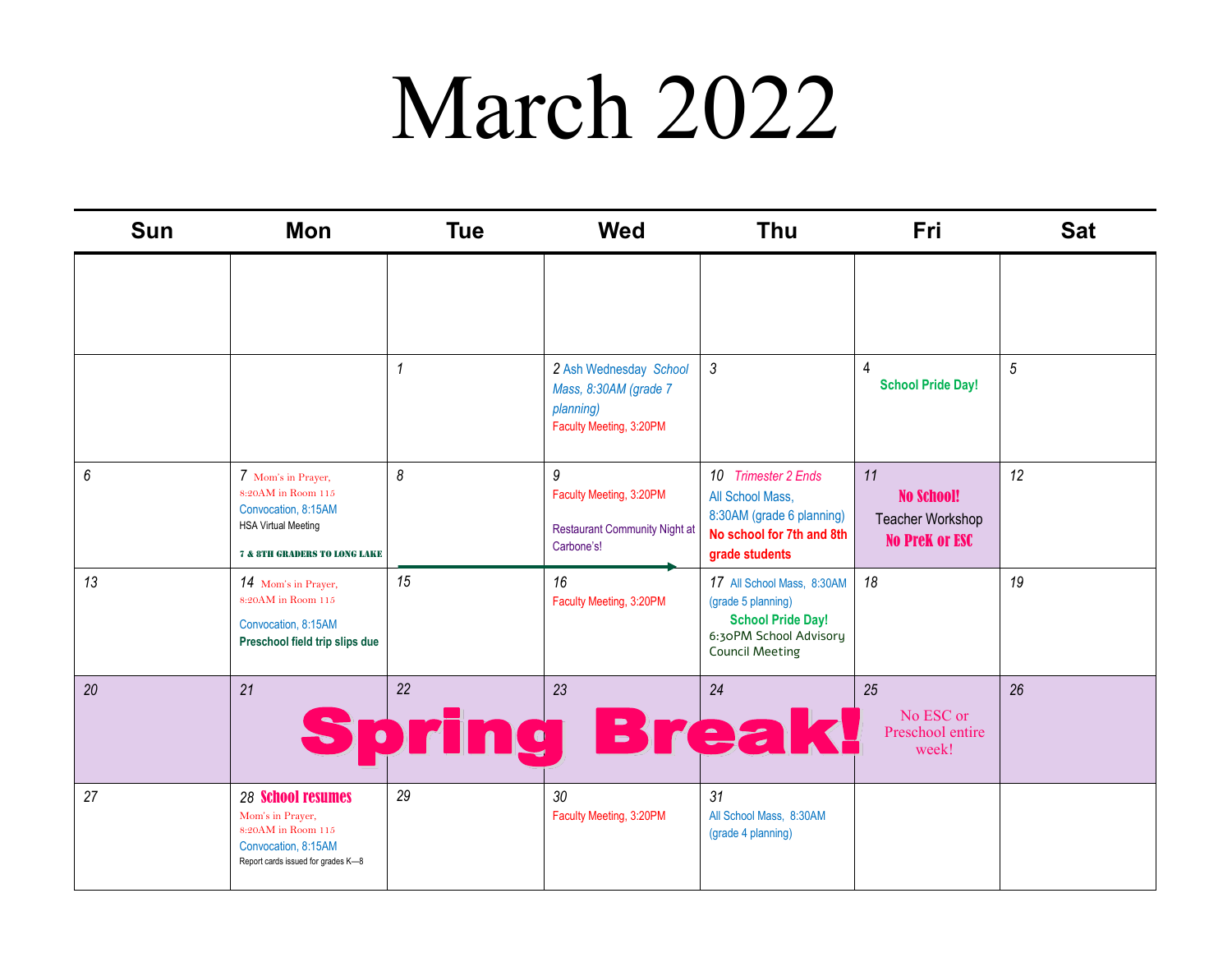# April 2022

| <b>Sun</b>          | Mon                                                                             | <b>Tue</b>     | <b>Wed</b>                    | <b>Thu</b>                                                                        | Fri                                                                                                                  | <b>Sat</b>            |
|---------------------|---------------------------------------------------------------------------------|----------------|-------------------------------|-----------------------------------------------------------------------------------|----------------------------------------------------------------------------------------------------------------------|-----------------------|
|                     |                                                                                 |                |                               |                                                                                   | $\mathbf{1}$<br><b>School Pride Day!</b>                                                                             | $\overline{2}$        |
| $\mathfrak{Z}$      | $\overline{4}$<br>Mom's in Prayer,<br>8:20AM in Room 115<br>Convocation, 8:15AM | $\overline{5}$ | 6<br>Faculty Meeting, 3:20PM  | 7 All School Mass,<br>8:30AM (grade 3 planning)<br><b>Statewide Tornado Drill</b> | $\boldsymbol{\delta}$                                                                                                | $\boldsymbol{9}$      |
| 10                  | 11<br>Mom's in Prayer,<br>$8:20AM$ in Room $115$<br>Convocation, 8:15AM         | 12             | 13<br>Faculty Meeting, 3:20PM | 14 Living Stations of the<br>Cross (grade 4 planning)                             | 15<br><b>No School!</b><br><b>Good Friday</b><br><b>No PreK/ESC Childcare</b>                                        | 16                    |
| 17<br><b>Easter</b> | 18<br><b>No School!</b><br><b>Easter Monday</b><br><b>No PreK/ESC Childcare</b> | 19             | 20<br>Faculty Meeting, 3:20PM | 21 Non-busing day                                                                 | 22 Non-busing day<br><b>Grandparents day!</b><br>1/2 day of school!<br>All School Mass, 8:30AM<br>(grade 2 planning) | 23                    |
| 24                  | 25<br>Mom's in Prayer,<br>8:20AM in Room 115<br>Convocation, 8:15AM             | 26             | 27<br>Faculty Meeting, 3:20PM | 28 All School Mass,<br>8:30AM (grade 1 planning)                                  | 29<br><b>School Pride Day!</b>                                                                                       | $30\,$<br>Spring Sala |
|                     |                                                                                 |                |                               |                                                                                   |                                                                                                                      |                       |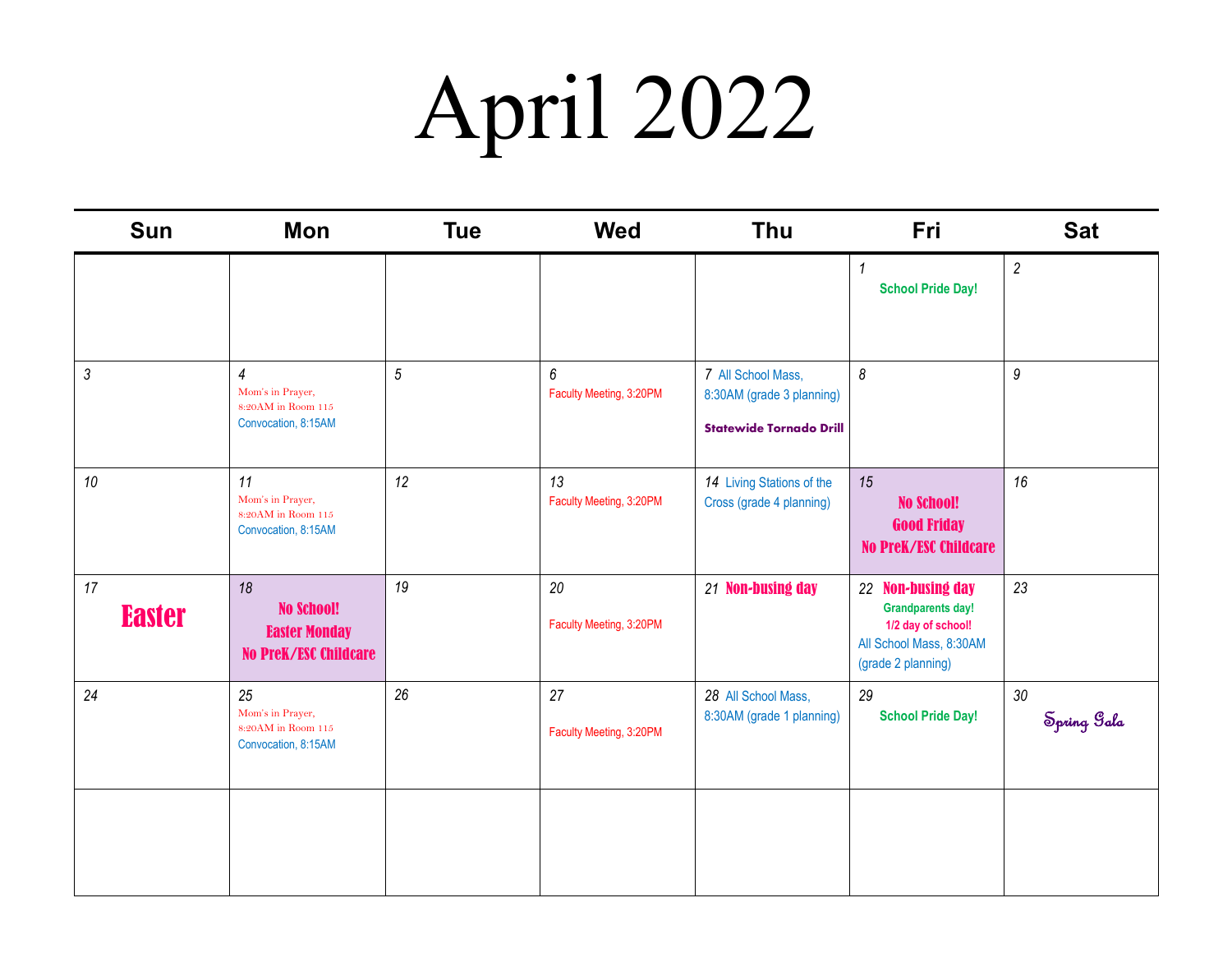### May 2022

| Sun                   | Mon                                                                                          | <b>Tue</b>               | <b>Wed</b>                    | <b>Thu</b>                                                                                                         | Fri                                                                                | <b>Sat</b>     |
|-----------------------|----------------------------------------------------------------------------------------------|--------------------------|-------------------------------|--------------------------------------------------------------------------------------------------------------------|------------------------------------------------------------------------------------|----------------|
|                       |                                                                                              |                          |                               |                                                                                                                    |                                                                                    | 1              |
| $\mathcal I$          | $\overline{2}$<br>Mom's in Prayer,<br>8:20AM in Room 115<br>Convocation, 8:15AM              | 3                        | 4<br>Faculty Meeting, 3:20PM  | $5\,$<br>All School Mass,<br>8:30AM (grade K planning)                                                             | 6 May Crowning<br>8th grade pictures<br>following<br>(grade 8 planning)            | $\overline{7}$ |
| $\boldsymbol{\delta}$ | 9 Mom's in Prayer,<br>8:20AM in Room 115<br>Convocation, 8:15AM<br>HSA Meeting 6:30PM        | 10                       | 11<br>Faculty Meeting, 3:20PM | 12 All School Mass,<br>8:30AM (grade 8 planning)<br>6:30PMNew Family Welcome<br>Night and Kindergarten Orientation | 13<br><b>School Pride Day!</b>                                                     | 14             |
| 15                    | 16<br>Mom's in Prayer,<br>$8:20\mathrm{AM}$ in Room $115$<br>Convocation, 8:15AM             | 17<br><b>HSA</b> Meeting | 18<br>Faculty Meeting, 3:20PM | 19 All School Mass,<br>8:30AM (grade 7 planning)<br>6:30PM School Advisory<br><b>Council Meeting</b>               | 20<br><b>Spring Family Fun</b><br>Night!                                           | 21             |
| 22                    | 23<br>Mom's in Prayer,<br>8:20AM in Room 115<br>Convocation, 8:15AM                          | 24                       | 25<br>Faculty Meeting, 3:20PM | 26<br>All School Mass,<br>8:30AM (grade 6 planning)<br>Spring Musical! 1pm &<br>7pm                                | 27<br>Last day to be considered for<br>year end awards<br><b>School Pride Day!</b> | 28             |
| 29                    | 30 <sup>°</sup><br><b>Memorial Day!</b><br><b>No School!</b><br><b>No PreK/ESC Childcare</b> | 31                       |                               |                                                                                                                    |                                                                                    |                |